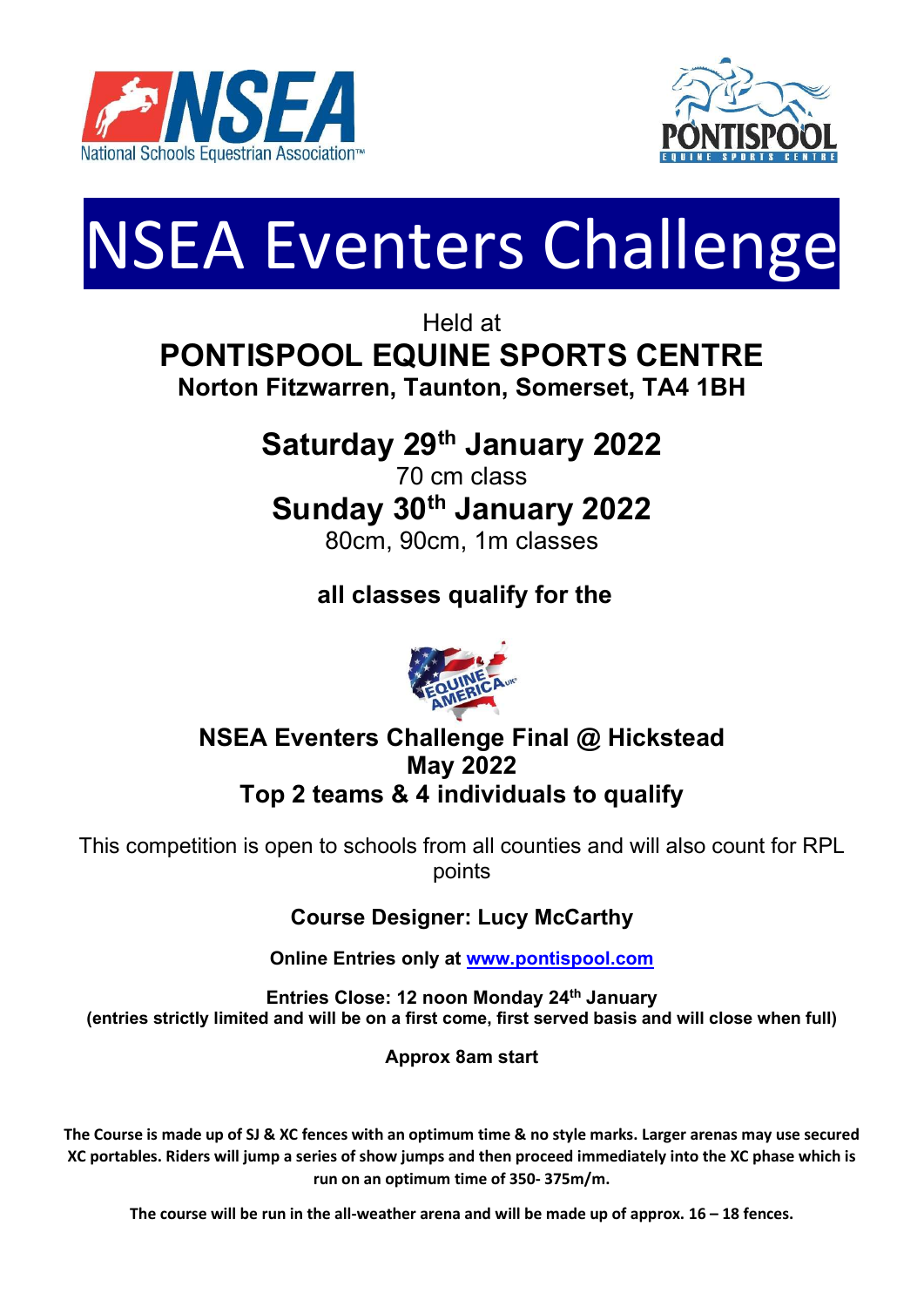## Saturday 29<sup>th</sup> January:

Class 4 Mini 70-75cm Team & Individual (Hickstead qualifier) Single phase. All team riders automatically count as individuals. Optimum Time (XC phase only) Speed 325 mpm.

## Sunday 30<sup>th</sup> January:

Class 1 Novice 80-85cm Team & Individual (Hickstead qualifier) Single phase. All team riders automatically count as individuals. Optimum Time (XC phase only) Speed 350 mpm.

Class 2 Intermediate 90-95cm Team & Individual (Hickstead qualifier) Single phase. All team riders automatically count as individuals Optimum Time (XC phase only) Speed 350 mpm.

Class 3 100-105cm Open Team & Individual (Hickstead qualifier) Single phase. All team riders automatically count as individuals Optimum Time (XC phase only) Speed 375 mpm.

Teams of 3 or 4, best 3 scores to count

Entry Fee for all classes  $=$  £36 per rider per round (Entry fee £31 including VAT + Paramedic First Aid Cover £3 + NSEA Levy £2)

Online entries only at www.pontispool.com.

## Entries close 12 noon Monday 24<sup>th</sup> January, or earlier if classes are full.

All TEAM MANAGERS must declare teams NO LATER than 12 noon on Monday 24<sup>th</sup> January.

# WE WILL NOT ACCEPT ANY CHANGES AFTER MIDDAY ON FRIDAY 28th JANUARY.

No entries will be accepted on day of competition.

Late entries may be accepted if space permits but will incur a £3 surcharge.

Any alterations to entries will incur a £6 admin fee.

Withdrawals made prior to closing date will receive a refund of the entry with a £6 admin fee deducted.

No refunds will be given after close of entries.

In the event of cancellation, 50% of your entry fee will be refunded.

Please refer to full T&Cs on our website www.pontispool.com

START TIMES will be published on the website www.pontispool.com from 3 pm on Thursday 27<sup>th</sup> January. Times will also be available on the NSEA website before the competition www.nsea.org.uk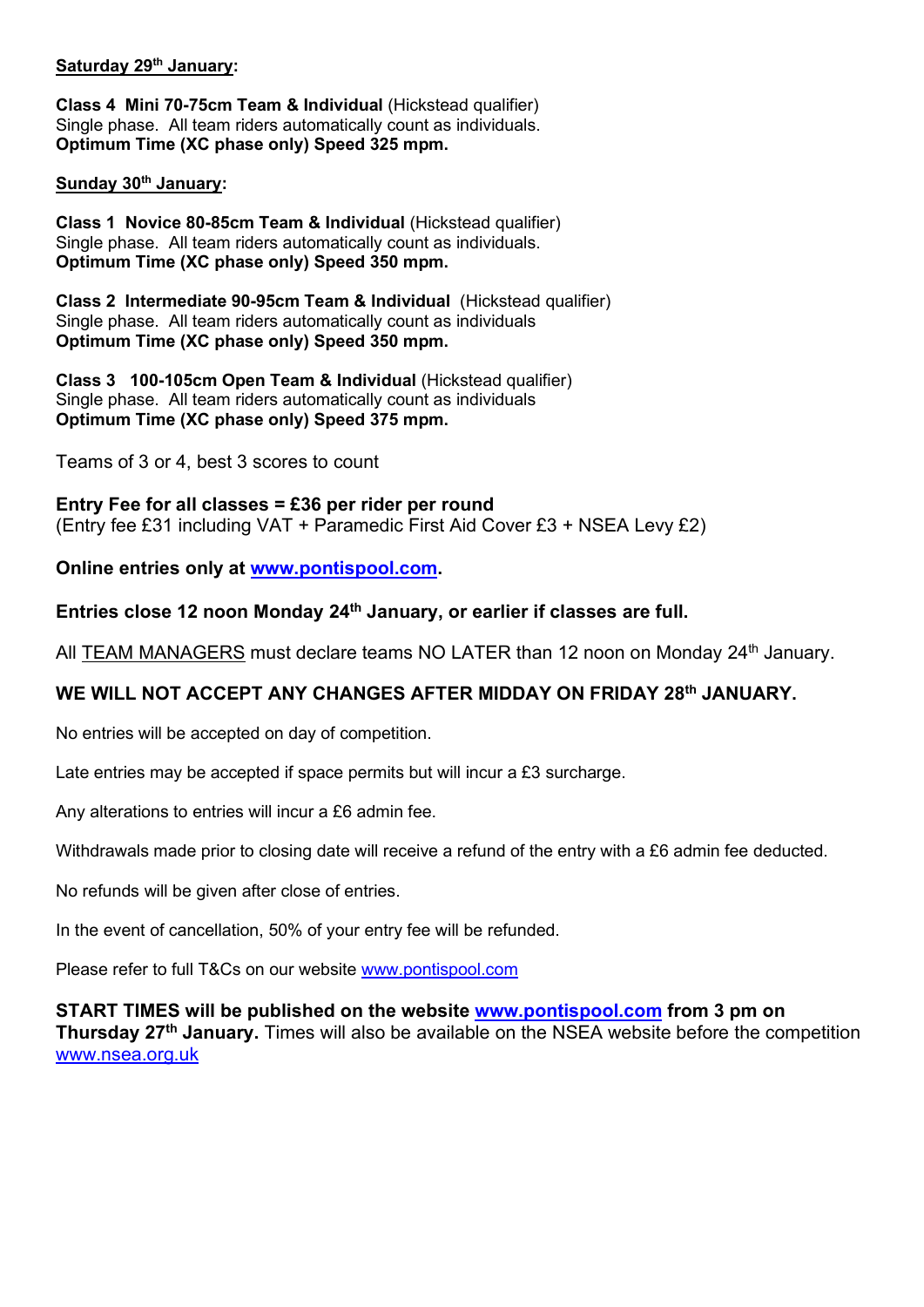

# NSEA Eventers Challenge Rules for Scoring 2021-22

The intention of these rules is to reward riders who have a clear round and to penalise riders who have jumping penalties or who are significantly faster than the Optimum Time. Where there are several competitors with a clear round, then the nearest to the Optimum Time will win, rewarding an appropriate judgement of pace around the course.

EC1) Open to Teams and Individuals

- Riders will jump a course of 5-8 show jumps and then proceed immediately into the XC phase of 8-15 XC fences, depending on the size of the arena
- The speed for the XC phase will be between 350m/m to 375m/m depending on the size of the arena smaller arena = tighter turns which slow you down. A larger arena with flowing lines will ride on a quicker time. The speed for each class will be given in the schedule or on the noticeboard at the event. Times will be recorded to one-hundredth of a second if the timing equipment allows.
- NSEA/BE Eventing Rules for tack and rider equipment for XC.
- There will be no style mark.
- Top two teams and 4 Individuals at each height to qualify for the NSEA Eventers Challenge Championship to be held at Hickstead in May.

EC2) Dress: XC colours, body protectors are compulsory. Hair must be above collar length, long hair to be kept in place in a hair net. Rider must wear BE approved skull caps, no fixed peak SJ hats.

EC3) The competitor with the fewest penalties wins. In the event of a tie, the competitor closest to the optimum time will be the winner. In the team competition, the total of the best three scores is used to place the team. The combined difference from the Optimum Time of the 3 best scores is used to break any ties.

EC4) The top 2 teams & 4 individuals at each qualifier will qualify for the NSEA Eventers Challenge Championship.

EC5) Organisers are asked to ensure that the XC phase includes elements that give a choice about the track and therefore the time taken. Organisers are asked not to display a clock showing the time taken visible to the rider to as the aim is to educate riders to ride by feel. No stopwatches permitted.

#### Penalties are awarded as follows

| Knockdown of SJ fences                                                  | 4 penalties |
|-------------------------------------------------------------------------|-------------|
| 1st Refusal                                                             | 4 penalties |
| 2nd Refusal                                                             | 8 penalties |
| 3rd Refusal                                                             | Elimination |
| Rider Fall                                                              | Elimination |
| Horse Fall                                                              | Elimination |
| Starting before the bell, retaking an obstacle already jumped, error of | Elimination |
| course or outside assistance                                            |             |
| Where the Optimum Time is 120 seconds or less, for every                | 1 penalty   |
| commenced second in excess of 10 seconds under the optimum time         |             |
| Where the Optimum Time more than 120 seconds, for every                 | 1 penalty   |
| commenced second in excess of 15 seconds under the optimum time         |             |
| Exceeding time limit (2 times the Optimum Time)                         | Elimination |